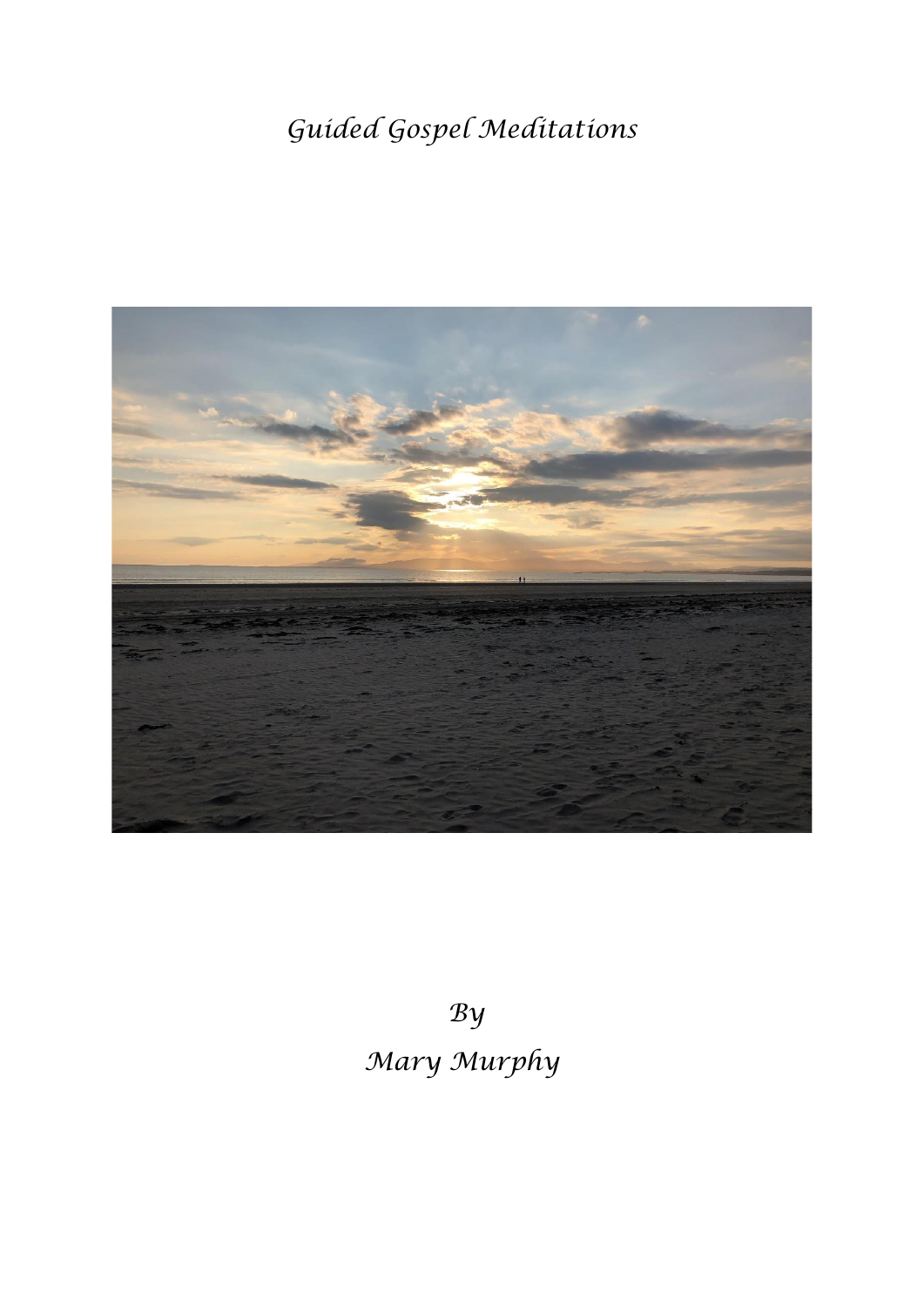Guided Gospel Meditation, using a passage from scripture, is a way of praying that uses all the senses. It comes from the tradition of Saint Ignatius. Through this type of prayer, we grow in the love, knowledge and wisdom of God and we grow as friends of Jesus, who draws us ever closer to God, the Father.

Before you begin each meditation the following may help you to relax, to find silence, to enter more deeply into the Word of God.

• Light a Candle

• Ask for the gift of the Holy Spirit to help you enter deeply into this time of prayer

• Sit comfortably in your chair, feet separately on the floor, back against the chair back, hands loosely clasped and resting on your lap.

• Breathing in, lift shoulders up to your ears; breathing out, let them drop and relax. Do this three times.

• Breathing in, clench torso in and up; breathing out, let go and relax. Repeat three times.

• Breathing in, clench arms and hands; breathing out, let go and relax. Repeat three times. • Now close your eyes and imagine you are sitting on a sandy beach listening to the tranquil breathing of the sea.

• Imagine you are lifting handfuls of sand………imagine it trickling through your fingers…like warm silk…….

• Listen to the rhythm of the sea as the waves go in and out.............breathe in with the sea to the count of six.....

- Breathe out with the sea to the count of eight……….
- Repeat three times......
- Now gently open the door of your mind to the meditation which is to follow.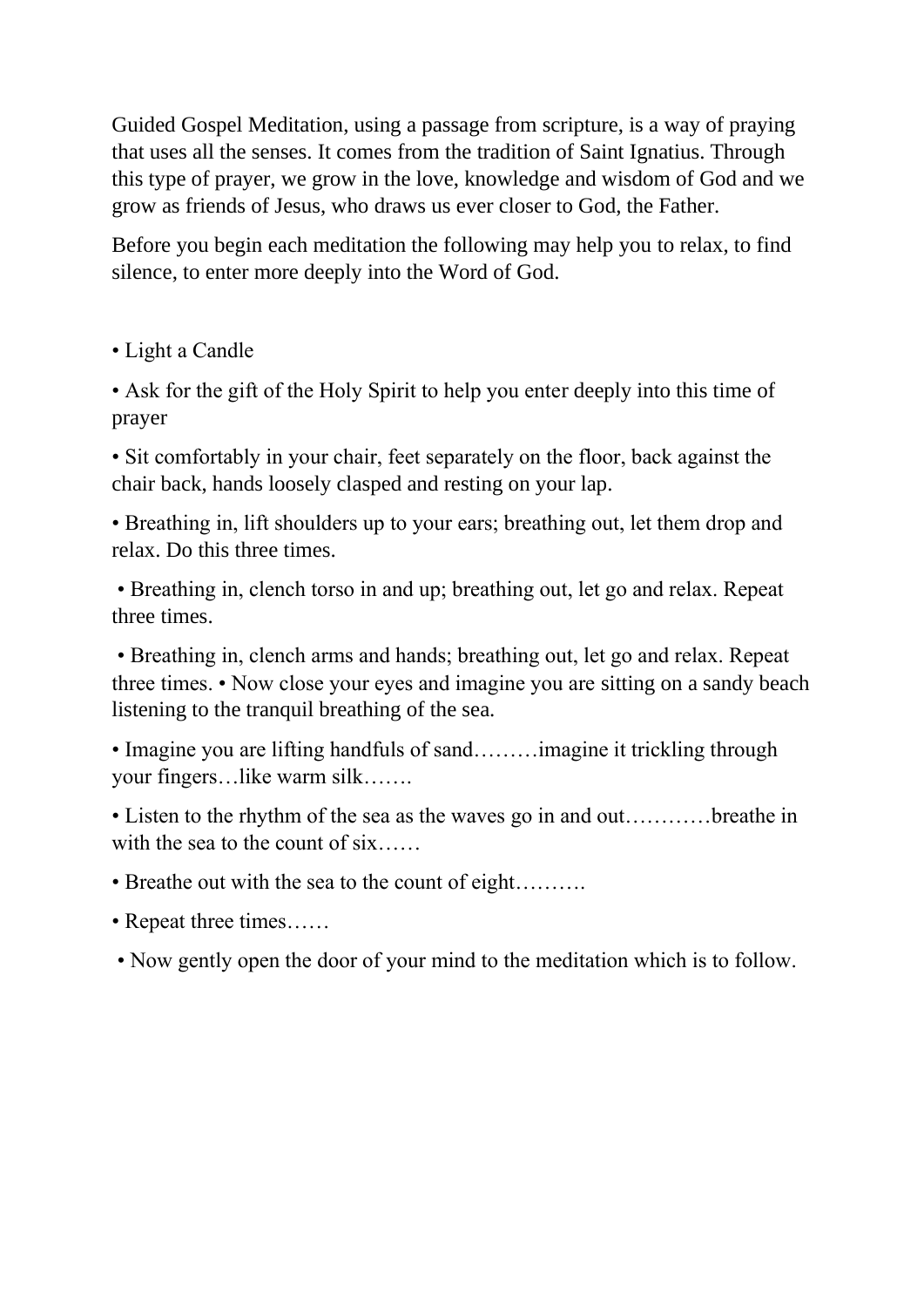#### **Jesus Washes His Disciples' Feet**

Imagine you are in a large room in a house, a dining – room………….with a long table set for a meal………It is the feast of the Passover, and those present are sharing a special Passover meal with their master, Jesus. Imagine you are also seated at the table……………….and you are looking into the face of Jesus………………..his eyes are filled with compassion and love for all present, but you notice that there is also a trace of sadness in his eyes……….you are aware that his time for leaving his loved ones is drawing near…………….He has come from God and soon he will be returning to God……….He is facing into the agony of the Cross……….before him lies terrible, terrible pain; terrible, terrible suffering……….he will be mocked, humiliated, scourged with whips, crowned with thorns………….and made to carry his own cross to the place where they will nail him to it………………he will experience loneliness………….. darkness…………despair……he will experience betrayal by those he loves..........

But now……. He is sharing his last meal on earth with his friends before he goes to his death……….The Last Supper……and you are sharing this last supper with Jesus………Think of the privilege……….. don't take your eyes off Jesus…………..he knows what is lying ahead of him……but his face is full of love and gentleness as he looks about him at everyone present, including you…………… look into his beautiful face……………….And now, before the meal has ended, Jesus gets up, wraps a towel about his waist, takes a bowl, fills it with warm, scented water…………and begins to wash his disciples' feet………………think about it……….Jesus, the Son of God…………the long awaited Christ…………insisting on washing the feet of his disciples……………. Grimy, as they are, with the filth of the streets………. And Peter, who loves Jesus, passionately………..Jesus, his Lord and Master………is having none of it………….

"Lord," he asks in astonishment, "are you going to wash my feet?"

And Jesus answers………."Now you do not understand what I am doing, but later, you will understand"……………………

Reflect on Jesus' words……………………what do you think his words mean?.................

Now Peter says passionately. "Never! You shall never wash my feet."

And Jesus says, "Peter, if I do not wash your feet, you can have no share in my life."

Peter bows his head and says, "Well then, Lord, wash not only my feet, but my hands and my head also."

"No, Peter,"

Reflect on this exchange between Jesus and Peter…………….what do you think it means?....................

And now, to your amazement, Jesus is coming towards you with the bowl of scented water……..he kneels in front of you and gently lifts your feet, grimy as they are with the dust and dirt of the road on which you have been travelling, and he tenderly places them in the bowl of water. How do you feel? How do you feel as the Son of God, the Saviour of Mankind, kneels in front of you and washes your feet as if you were his beloved child?....................Look into his beautiful face and feel his gentle presence………..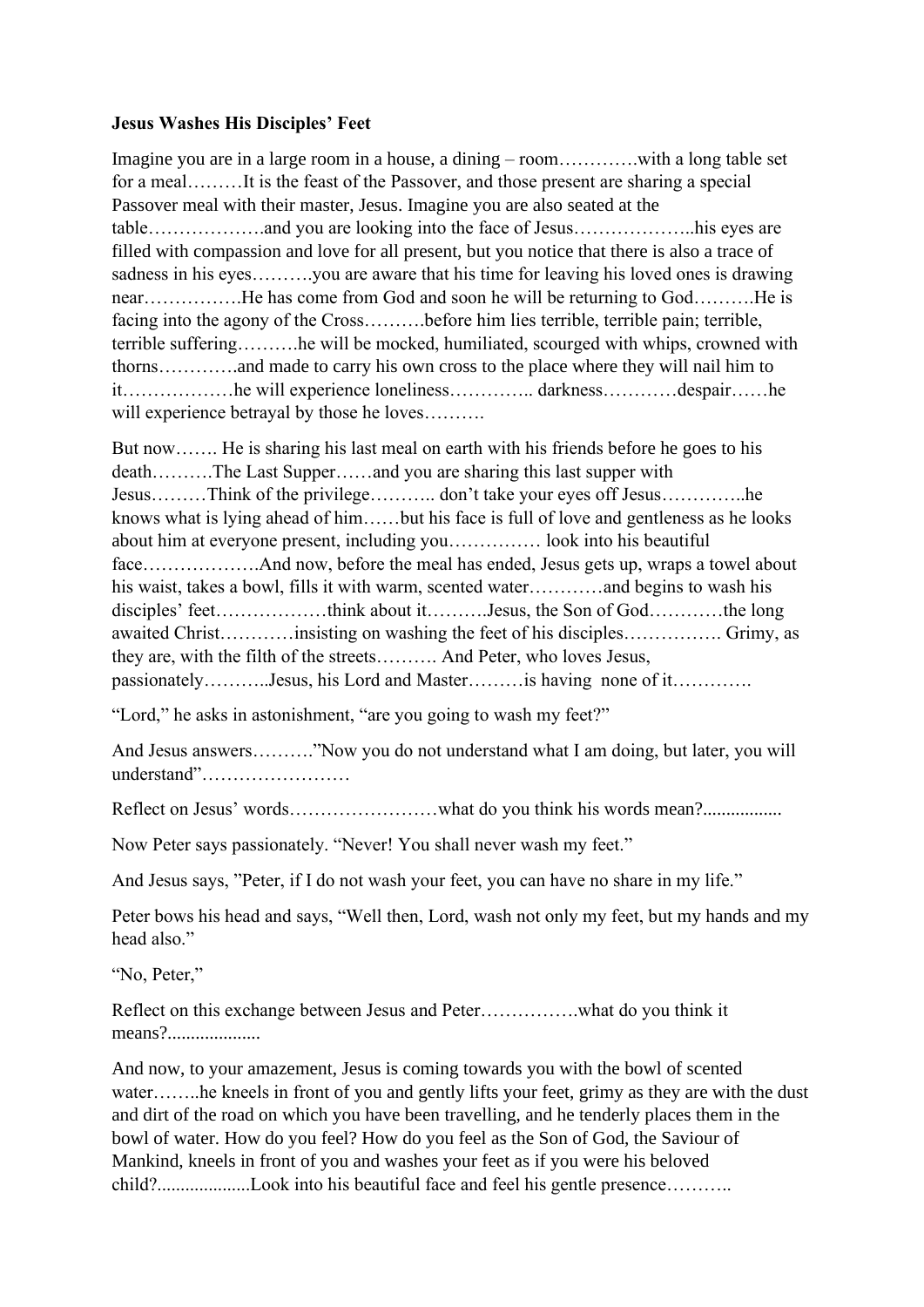Jesus sits once again at the table……………He looks around at all present and asks if you have understood what he has done for you………….

"Do you understand what I have done for you? You call me Master, Teacher, Lord, and, yes, that is what I am. So, I, your Master, your Lord, I have washed your feet………….Do to each other what I have done for you.

No servant is greater than the one who sent him. Now that you know this, blessed are you if you behave accordingly"

Reflect on the words of Jesus………. What do these words mean for how you will live your life?

You have shared in the Last Supper with Jesus and his disciples…………………Jesus has washed your feet tenderly……….he has looked into your eyes with love and compassion………………Think for a moment on what you have experienced………….Again what does Jesus want from you? Think about what Jesus is facing………………………What do you want to say to Jesus?...............

*Finish this time of prayer by saying: Glory be to the Father and to the Son and to the Holy Spirit, as it was in the beginning, is now and ever shall be, world without end. Amen* 

#### **The Resurrection**

It is early morning, still dark.............

You are walking through a garden in the company of a woman whose hand is holding yours............

Her face is etched in lines of grief........

Her eyes are bright with unshed tears.......

Huge waves of sorrow radiate from her - and they seem to wash over you too.........

You, too, ache with a powerful sense of loss.......

Jesus, the Beloved, is dead........

His broken body has been laid in a tomb which belongs to the man who owns this garden – and it is towards this tomb that the woman, Mary of Magdala, is leading you both.

Mary quickens her steps as the tomb comes into sight...........

"Who has moved the stone?" she gasps, pointing to the entrance of the tomb, which lies open.......the heavy stone which had covered the entrance is lying to one side.

You both look into the tomb.........to find the body of Jesus gone,........... the linen cloths which had covered his body lying on the ground.........

Mary utters a heartfelt cry. Tears stream from her eyes.......and huge sobs rack her body.........

To your amazement, out of the darkness of the inner tomb appear two angels dressed in white, sitting where the body of Jesus had lain, one at the head and one at the feet.......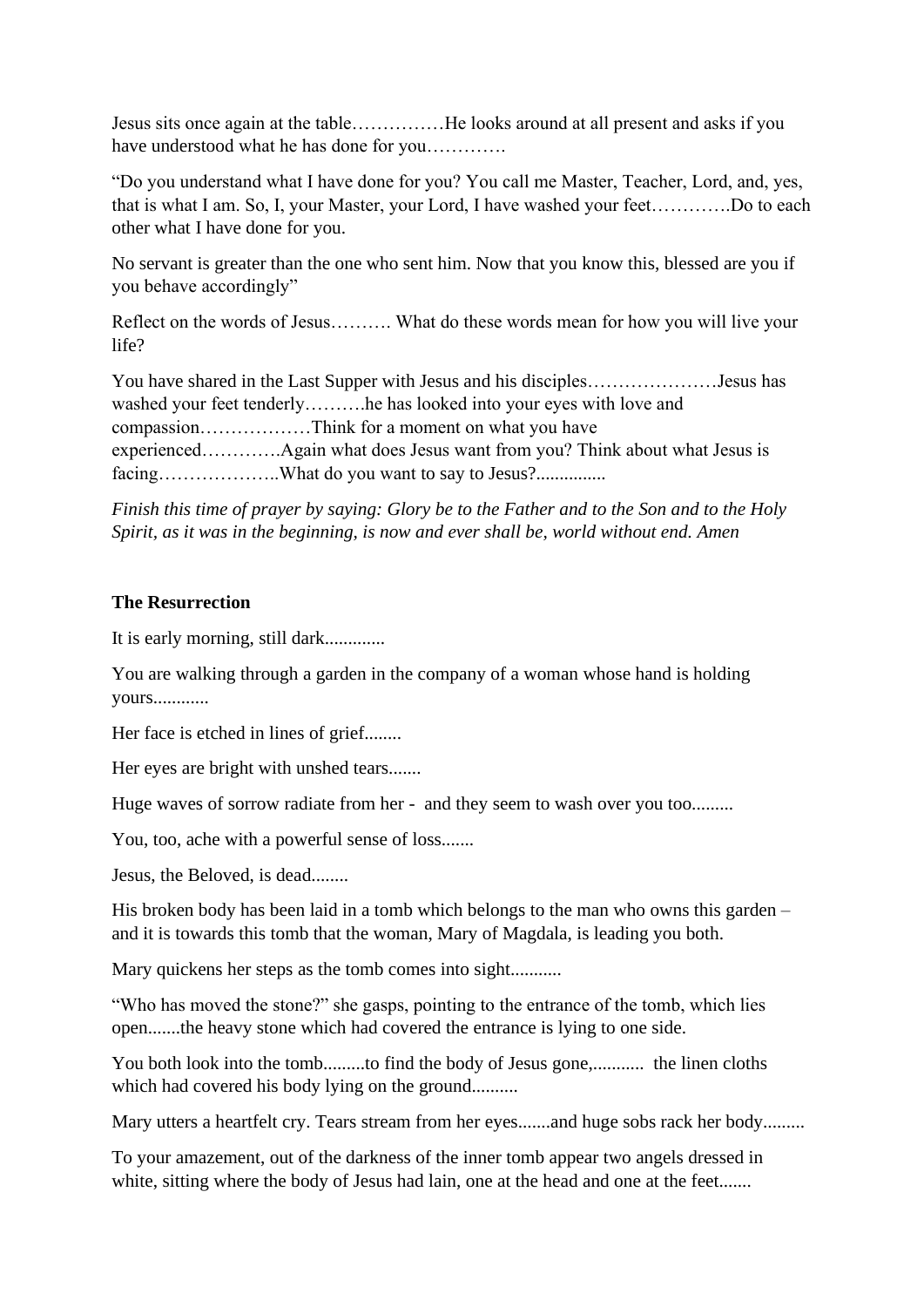"Why do you weep?" they ask Mary.....

Through her blinding tears Mary replies:

"They have taken my Lord away and I don't know where they have put him."

And then you both sense a presence behind you. Turning around, you see a figure standing outside in the light.

"Why do you weep?" the figure asks Mary gently.

Mary, thinking it is the gardener, replies with a question:

"Sir, if you have taken my Lord away, please tell me where you have put him, so that I can go to him."

And the figure calls her name softly.

"Mary!"

Mary looks at the figure through her tears, and her face slowly dawns with amazement and then with joy..........as she sees that the figure, in truth, is that of Jesus, her Beloved Master..........

Her eyes never leave his................her face blazes with joy........

Falling on her knees, she whispers:

"Master!"

Take some time now to feel, with Mary, the joy of the resurrected Jesus..........

Feel his light enter you, reaching into every corner of your being............... filling you with Divine love......... melting your sins away from your soul.............

The powerful light of the resurrection has triumphed over the darkness of sin and death..................

Look, with Mary, into the beautiful face of the risen Christ......

Tell him that you will strive always to walk in the light of his suffering, of his death, and of his glorious resurrection........Tell him that you will strive always to live out the life planned for you by God: a life of love, forgiveness and compassion.

Listen as he tells Mary gently to go and give the good news of his resurrection to his followers, and know that you, too, are being told gently to spread the good news............

And as you take one last lingering look at the risen Christ, let a prayer of joy and gratitude form itself in your mind, a prayer that holds within it the wonder of what you have witnessed with Mary in the garden....................

*Finish this time of prayer by saying: Glory be to the Father and to the Son and to the Holy Spirit, as it was in the beginning, is now and ever shall be, world without end. Amen*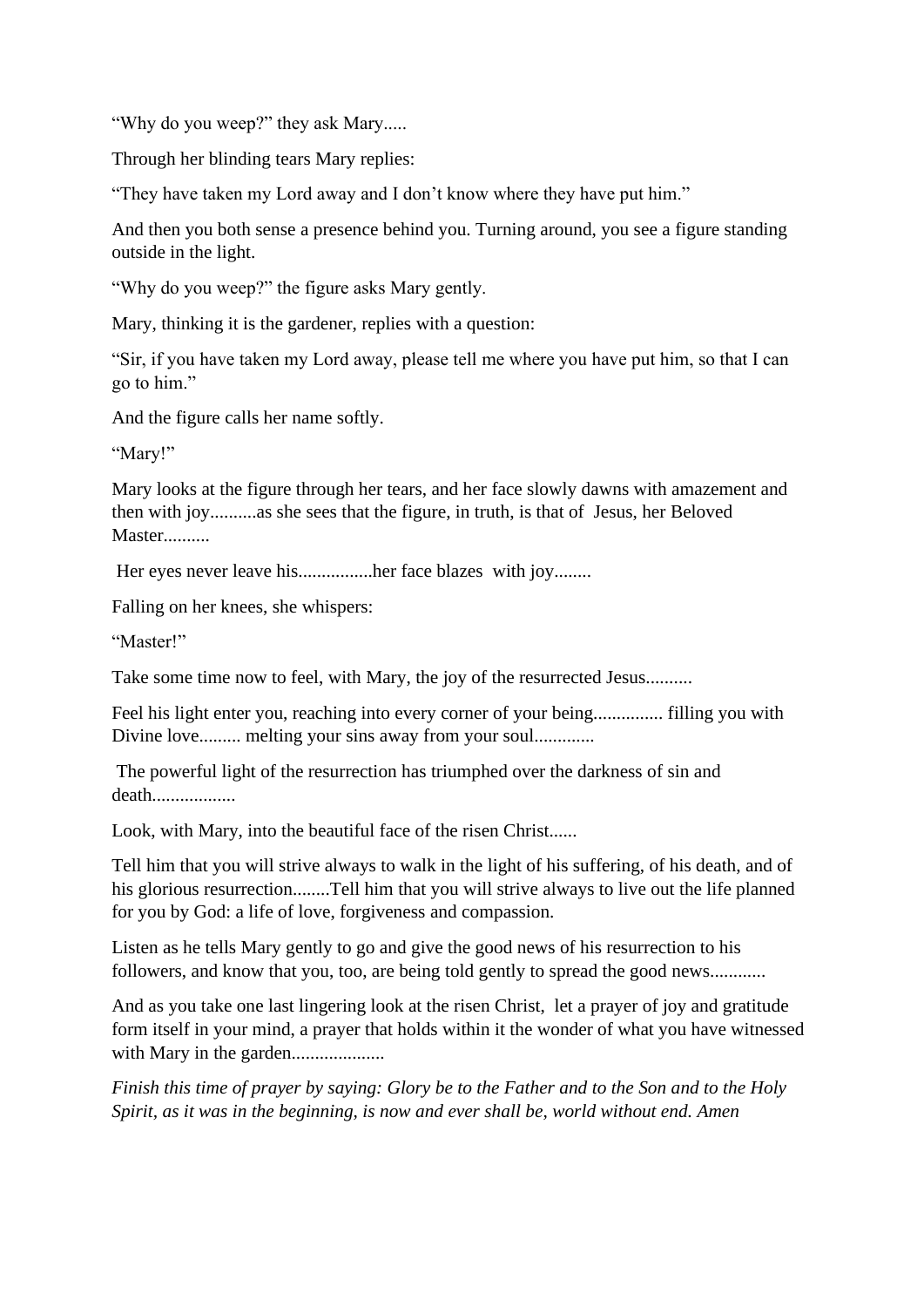#### **On the Road to Emmaus**

Imagine you are walking along a hot, dusty road on your way to the town of Emmaus……………..seeping into your soul is a deep sense…………. of sadness………..of being……. lost………… alone………The sun is beating mercilessly down on your head……….everything your tired eyes rest on is parched……..dying………

Now you have caught up with two other travellers who are also walking in the direction of Emmaus……………… they are lost in earnest conversation with one another……hardly noticing when you are joined by………..a man who has appeared silently out of the bright sunlight…… and is now walking beside you………...A gentle breeze begins to blow……….. cooling the hot rays of the sun………….A stream tumbles its way down the hillside, and you stop to drink gratefully……. as do your two fellow travellers………The stranger looks on quietly…………You notice his eyes……….they are beautiful………….his gaze is compelling……….gentle, wise, compassionate………. all- seeing………and you have the sense that he is not a stranger at all……………that, somehow, you have met his gaze before………….experienced that same extraordinary sense of being………….. fully known……….. in the deepest recesses of your being…………and fully understood…………fully understood……….. and fully loved………..it is a strange sense, a strange feeling……..one that you cannot comprehend……….

The man with the beautiful eyes now asks the two men what it is that preoccupies them so much and eagerly they tell him in a torrent of words, marvelling that he hasn't heard already, all about Jesus…………..his power and his greatness before God and all the people………his betrayal by Judas and the chief priests…………his terrible suffering and, finally, his death……….. his death which has left them confounded and confused…………. because they believed that he was the one who would redeem Israel………..And now there are rumours that his body is missing……..that he may be alive……..that angels have been seen at his tomb……….. At that the man with the beautiful eyes gently chides them for their failure to truly comprehend and believe all that the prophets have spoken about the Messiah……….and beginning with Moses he explains eloquently all that has been said in the Scriptures about Jesus, the Messiah,………about the meaning of his suffering…..his death……..his rising from the dead…………and his words enter your soul and embed themselves there……..you are filled with a knowledge and understanding of the truth as never before…………all sadness has been dispelled………….you feel you could walk

forever by the side of this man with the beautiful eyes who seems to have the knowledge of God…….

The two followers of Jesus are also reluctant to part with the stranger…………on arriving at Emmaus they invite him to eat with them and shelter with them for the night…………….and you, too, find yourself sitting at table with them looking into the beautiful eyes of the other guest…………..He takes bread, gives thanks, breaks it and gives it to his hosts…………there is a gasp as their eyes are instantly opened and they recognise him, falling on their knees and calling out," Jesus, Master, Son of God, it is you……………truly risen from the dead"…………..and as silently as he first appeared, he is gone…….

You find yourself out on the road again……….but this time, Jesus, fully revealed, is waiting for you, "Walk with me," he says, his face radiating compassion and love, "Walk with me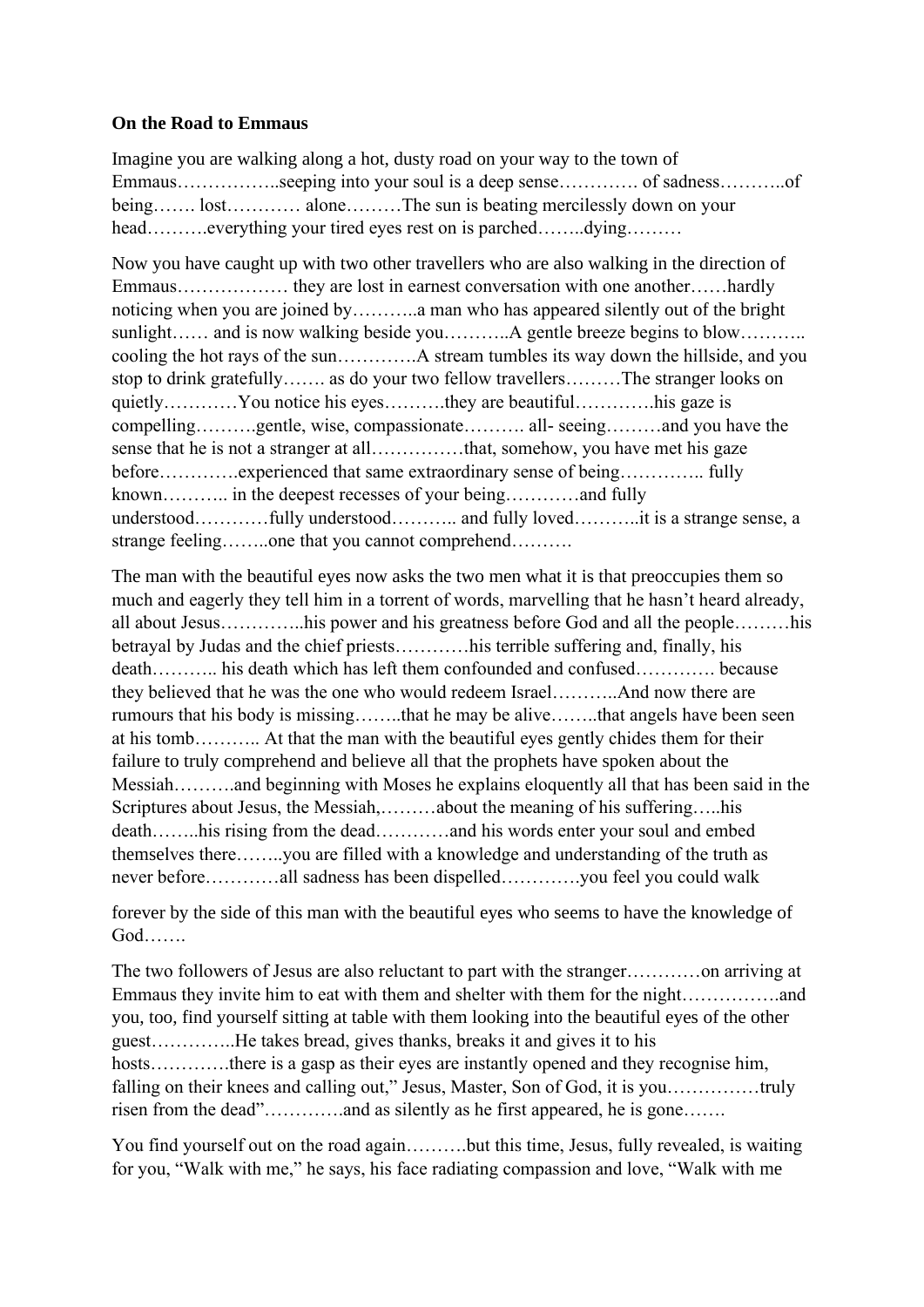and I shall never leave your side"………..and he takes your hand in his……..feel the gentle strength of his hand holding yours……… feel the warmth and comfort of his presence………..and know as you have never known before that if you choose with your heart, mind and soul to walk with Jesus, he will lead you safely and surely into the presence of his Father…………and you will become one with the Love which casts out all fear, all sadness, all tears, the Love which confounds death and throws open the gates of Eternity………..

Take a few minutes to reflect on the experience you have just been through............Imagine yourself again, alone, walking along an empty, lonely road……………Now let your faith surge through you ………and cry out to Jesus in your heart, "Jesus, I choose to walk with you!"……..Now feel his presence walking beside you…… feel the gentle strength of his hand holding yours…………Let the words of a prayer take shape in your mind………feel gratitude wash over you for the miracle of Jesus walking beside you…………

*Finish this time of prayer by saying: Glory be to the Father and to the Son and to the Holy Spirit, as it was in the beginning, is now and ever shall be, world without end. Amen* 

#### **The Lost Sheep**

Imagine you are walking through a gate into a beautiful , green meadow. Sunshine is warm on your face. The air is flower-scented and fresh, and as you breathe it in deeply, you can feel it reaching into every corner of your being, filling you with a sense of well-being. You hear birdsong from high up in the trees and in the distance, seated on a grassy hillock under the shade of a tree, is a figure dressed in white. Jesus, for the figure in white you instinctively know is Jesus, is looking in your direction. He beckons you towards him and gestures to the space beside him for you to sit there. When you are seated he begins to speak.

"There was a shepherd who guarded his flock from danger day and night. He knew his sheep and his lambs by name – never overlooking one when he counted them morning and evening. One evening he discovered to his great dismay that one of his lambs was missing. He searched for hours for his missing lamb, and even though a storm was raging, he continued his search right through the night – until at last he found the lamb huddled, shivering and terrified, in a cold rocky place on the mountain. The shepherd lifted the lamb up into his arms, covered his shivering body in his warm cloak, and carried him safely back to the rest of the flock. "Because," Jesus says, looking into your eyes, his face shining with love, "the Good Shepherd who knows his flock will never rest while one of his flock is missing. He will search night and day, day and night, until he finds that lost sheep and brings him safely home."

Jesus lays his hand gently on your head. Your eyes are becoming heavy with the heat of the day. Drowsiness overcomes you and you feel yourself falling into a deep sleep. You wake to find yourself in a cold, hard place on a mountain - alone and frightened. You have wandered carelessly away from safety and now you are completely lost. You hear strange animal noises. Wolves! Your heart is pounding with terror. Will anyone notice that you've wandered away? And if they do, will they come looking for you – or will they punish you for getting lost by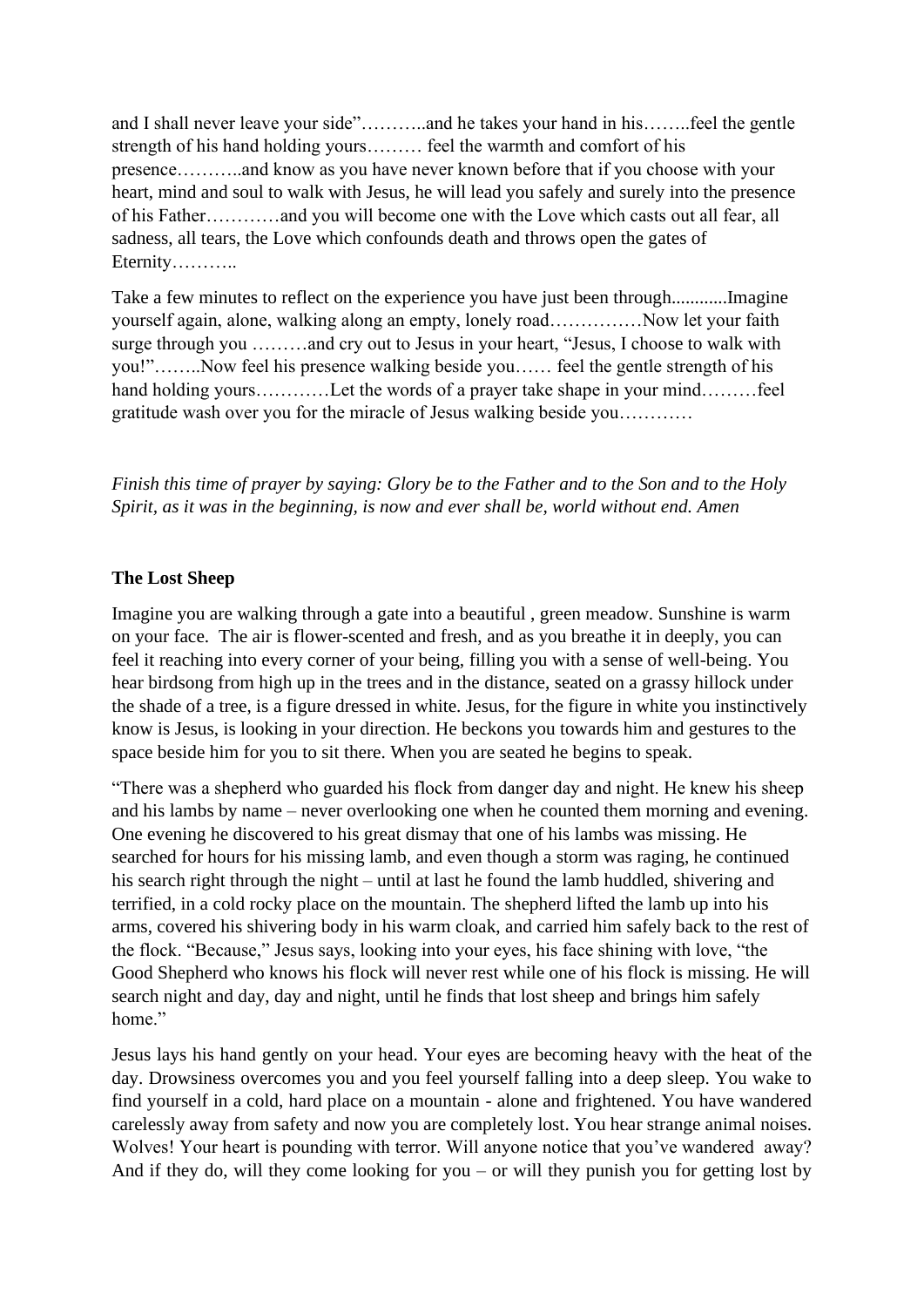leaving you to the wolves? You're ice-cold in this freezing dark. Nobody is coming for you now – except, more than likely, the fierce hungry wolves that you feel sure you can hear snarling close by.

And then suddenly, you feel yourself being lifted up into someone's arms, someone's breath is warm on your face, someone's rough, warm cloak is wrapped around your shivering body. "I've searched for you all night, little lost one," a voice says softly, "and now I rejoice because I have found you." And you are looking into the loving face of the Good Shepherd who is holding you close.

"I thought I was lost forever," you say tearfully to the Good Shepherd, "but you kept searching for me until you found me."

The Good Shepherd looks deeply into your eyes and his words reach into your heart.

"I will never abandon even the littlest of my flock," he says. "I will search day and night, night and day, until the lamb that is lost is found. Sleep now. We shall soon be home." And in the warmth of his arms you sleep. And you wake to find yourself back in the flower-scented meadow looking into the beautiful compassionate face of Jesus.

It is time to leave the meadow and as you walk towards the gate, you turn around once to wave farewell to Jesus and your heart is filled with peace and joy, because you know that you will never be abandoned no matter how far or how often you wander away. No matter how lost, how frightened you are you know that Jesus will search for you day and night, night and day, until he finds you; and he will wrap you warmly in his cloak, and carry you safely home.

*Finish this time of prayer by saying: Glory be to the Father and to the Son and to the Holy Spirit, as it was in the beginning, is now and ever shall be, world without end. Amen* 

# **Advent and the Magnificat**

I want you to imagine that you are looking through, as it were, the fourth wall of a room in a house in Nazareth, where a young girl is kneeling in silent prayer…………..Look deeply into the face of the young girl…………… you sense that she is entirely at one with God…………and you sense that she is waiting………….waiting ………..and listening…………you sense that she has lived her young life up until now in a state of humble, patient waiting…………..

There is a stillness and a silence at the heart of the scene you are witnessing……………………Give yourself over to the light of the stillness and silence in which the young girl is bathed………… You, too, are waiting, like Mary, for the words God wants you to hear………You, too, know with certainty that you will hear God's voice………but only if you give yourself over, in stillness and silence,……….to the same readiness to say yes to God's will as Mary did…..and with the same humility, gratitude, and love that Mary showed.

Now I want you to imagine that you are looking through, as it were, the fourth wall of the house of Elizabeth, in the hill country of Judah. Elizabeth is Mary's cousin and she, too, is with child: as foretold to Mary by the angel Gabriel, Elizabeth, in her old age, is to become the mother of John the Baptist.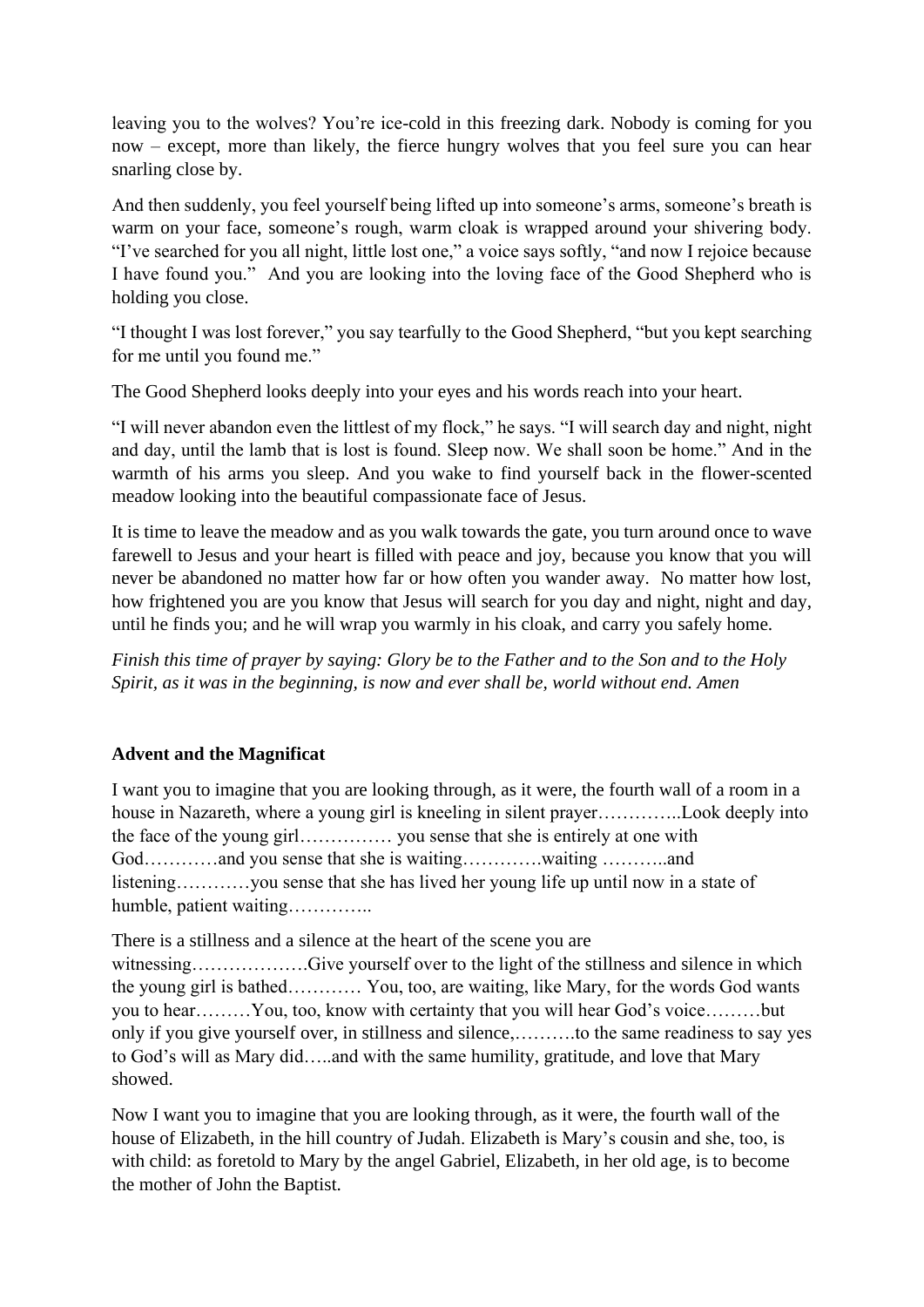Mary has given her famous consent to becoming the Mother of God: 'Behold the handmaid of the Lord, be it done to me according to thy word,' In humble, prayerful silence Mary has waited to hear what it is God wants from her, and with bowed head, she has said yes to His will…………..yes to the joy of her son's birth; yes to lovingly watching him grow with grace into young manhood; yes to teaching him about the birds of the air and the flowers of the field – and yes to the sword which will, one day, pierce both their sides.

And now, in haste, she has come to offer her service to her cousin, who, having clasped her in her arms, falls to her knees and cries out her wonder that she should be honoured by a visit from the mother of her Lord. Mary's reply is a hymn of praise to God:

*Finish this time of prayer by saying: Glory be to the Father and to the Son and to the Holy Spirit, as it was in the beginning, is now and ever shall be, world without end. Amen* 

#### **The Magnificat**

My soul magnifies the Lord

And my spirit rejoices in God my Saviour;

Because He has regarded the lowliness of His handmaid;

For behold, henceforth all generations shall call me blessed;

Because He who is mighty has done great things for me,

and holy is his name;

And His mercy is from generation to generation

on those who fear Him.

He has shown might with His arm,

He has scattered the proud in the conceit of their heart.

He has put down the mighty from their thrones,

and has exalted the lowly.

He has filled the hungry with good things,

and the rich He has sent away empty.

He has given help to Israel, His servant, mindful of His mercy

Even as he spoke to our fathers, to Abraham and to his seed for ever.

Look deeply into Mary's upturned face, transfixed with joy, as she prays her humble gratitude and awe-struck adoration to the great God of Love, who has 'put down the mighty from their thrones and has exalted the lowly.'

Now I want you to imagine yourself in a clean, bare room. You are seated on a chair and you are waiting, waiting patiently and humbly for ……………..you are not sure what……. You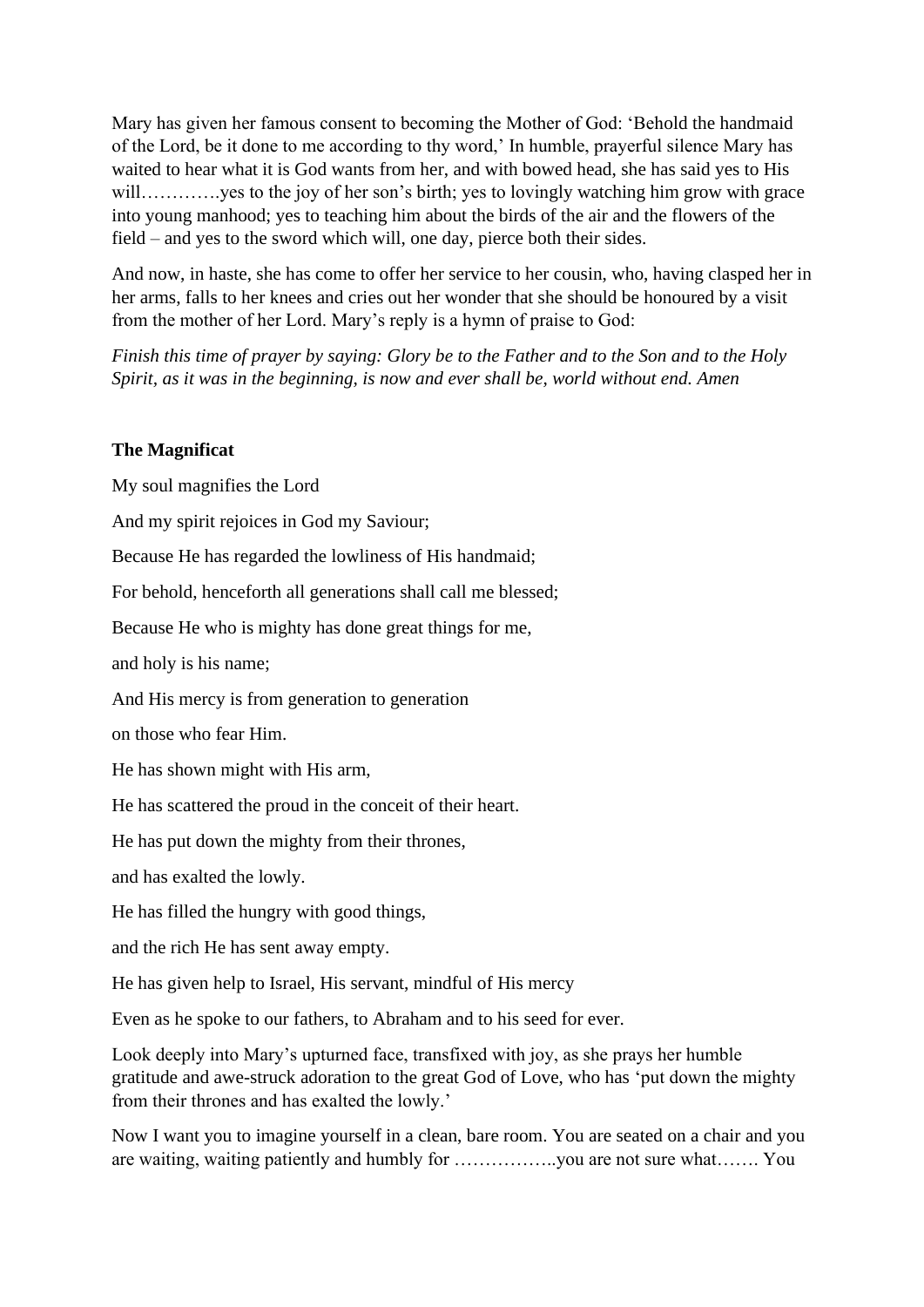only know that you are waiting……….and listening……..Give yourself over to the quiet, patient waiting and the quiet patient listening…………….

You hear your name being called. It is the voice of God calling softly……….saying with great tenderness: I have known you since before you were in your mother's womb. I have called you by your name………….You are mine………..I hold you in the palm of my hand……… You are precious in my sight………

And your whole being is filled with knowledge of how loved you are by God………..how unique and special you are to God………..The whole world may ignore you but to God you are shining with the miraculous beauty of your uniqueness.

Wait with humility, gratitude and patience, as Mary did……..wait and listen to what God is asking of you…………..wait patiently in this Advent of your life……. and you will hear to what God is asking you to say yes………..as Mary said yes, with humility, gratitude and  $love$ 

What is it in your felt life that God is asking you for? What is it He wants you to do? What is God's plan for your life? If you listen and wait in His beautiful gift of silence, you will hear God's voice, low and calm, sure and clear, telling you what His will is for your life…………

Let the words of the prayer being fashioned in your heart drift into your mind…………wait in patient surrender………the same patience and surrender which Mary showed as she waited to hear God's plan for her…………for the courage that Mary showed when she said yes to that powerful and terrifying request from God…………wait for the prayer which will help you to value the stillness and the silence which it is in your power to create…………………at the heart of which you will hear the voice of God unfold His plan for you…………

*Finish this time of prayer by saying: Glory be to the Father and to the Son and to the Holy Spirit, as it was in the beginning, is now and ever shall be, world without end. Amen* 

## **Martha and Mary**

In the course of their journey he came to a village, and a woman named Martha welcomed him into her house. She had a sister called Mary, who sat down at the Lord's feet and listened to him speaking. Now Martha, who was distracted with all the serving, came to him and said, "Lord, do you not care that my sister is leaving me to do the serving all by myself? Please tell her to help me" But the Lord answered, "Martha, Martha," he said, "you worry and fret about so many things, and yet few are needed, indeed only one. It is Mary who has chosen the better part, and it is not to be taken from her."

Imagine that you are Martha and that you are preparing for Jesus to visit your home. If you don't prepare everything yourself, it won't get done. Nothing will get done unless you do it yourself. That Mary is worse than useless; that dreamy nature of hers doesn't go with hard work. And she never stops talking about Jesus. She remembers every word she's ever heard him speak and she quotes him all the time, her face glowing as she lingers with wonder on every syllable he's ever uttered.

And she is fascinated by all the stories he tells………………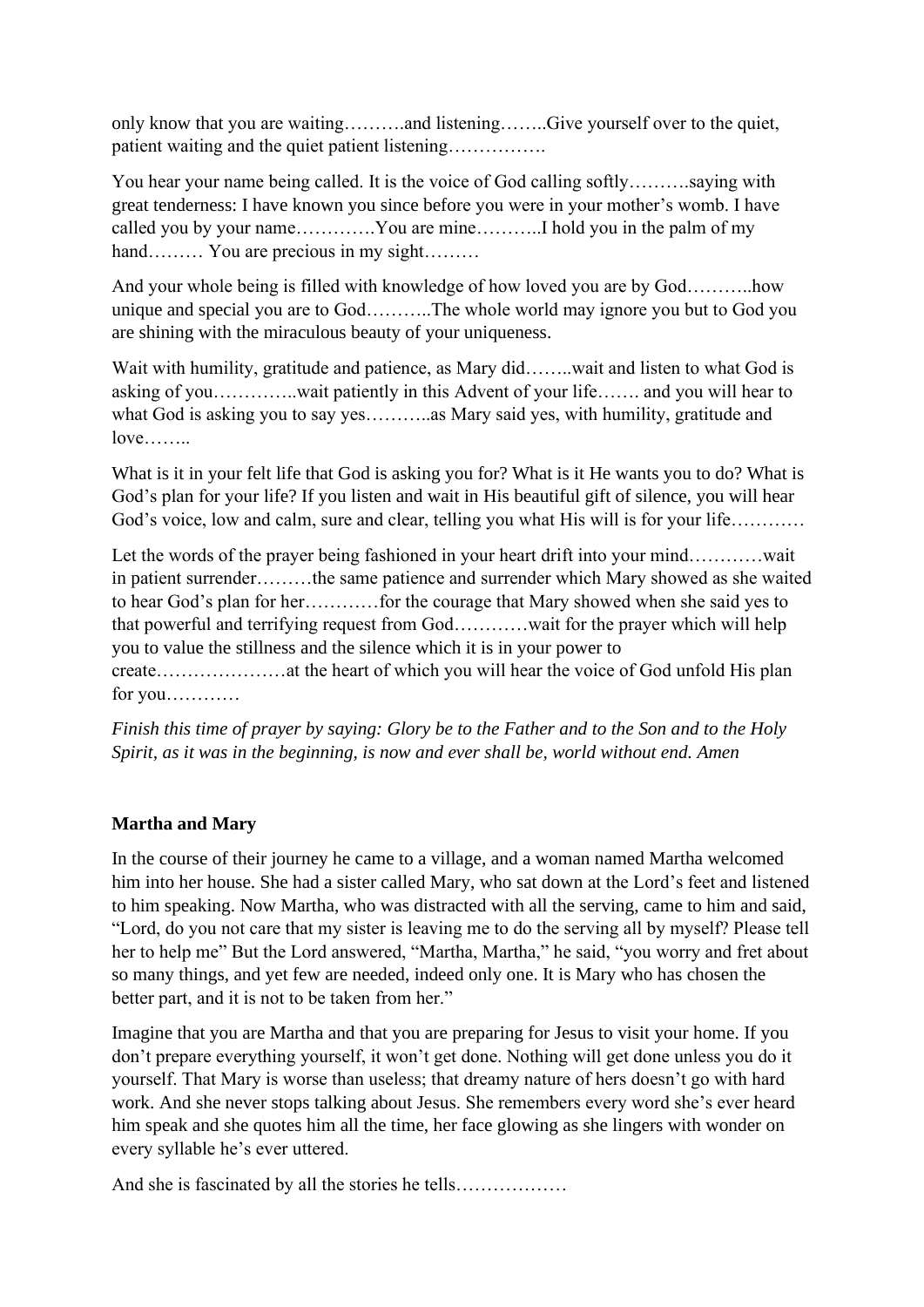You're usually too busy slaving over housework and cooking to follow about after Jesus, but not Mary!

If she hears that he is in the vicinity she's off like a hare to hear him speak. The other day she left the sewing you gave her to do, threw it up in the air and dashed out the door, leaving you to pick it up and finish it……….

And you love Jesus as much as she does……………

And you want to hang on to his every word too, and retell his wonderful stories, like the one about the prodigal son and his loving, forgiving father…………… and the one about the ungrateful servant…………but you don't have the time. If only Mary would just pull her weight in the house, you'd have a better chance of spending more time with Jesus.

Here he is now at the door………..

You smile into his face as you welcome him………

Oh, the peace he brings with him!

The love in every line of his face

And his wonderful eyes which seem to look into your very soul, full of knowledge and understanding and tenderness……..such tenderness, you can feel tears spring to your eyes……..

But, you can smell the bread is ready and you rush to take it out of the oven. Mary, of course, is sitting at Jesus' feet, instead of taking the bread out of the oven as you asked her to. Wouldn't you love to be able to sit at the feet of Jesus, only you haven't the time. Who is going to get the food ready if you don't? She hasn't done a tap all day. And look at her gazing up into his face, drinking in his every word. And he is looking at her so tenderly……….Oh, it isn't fair. "I'm going to complain in a minute," you say to yourself. "Jesus needs to know how hard-pressed I am and how selfish Mary is."

And you march up to Jesus and you blurt out, "Lord, do you not care that my sister is leaving me to do all the serving by myself? Tell her to help me!"

And Jesus takes your hands and calls you softly by your name.

"You are so distracted, dear friend," he says gently. "Why are you so distracted? You worry and fret about so many things, but only one thing is needed. Your sister has chosen the better part."

And you are instantly filled with the realisation that the "better part" Jesus is talking about is attending to his words. Mary has always known this. There is no real need to fuss or fret. You feel yourself blush with shame. How could you have got it so wrong! But Jesus looks at you tenderly.

"Sit beside me," he says, "and tell me your distractions. I will take them all away."

And you tell Jesus about the things that worry you, and he soothes your mind as he talks about his father, the God of love, about his forgiving and merciful nature, his intimate and loving knowledge of each and every one of us.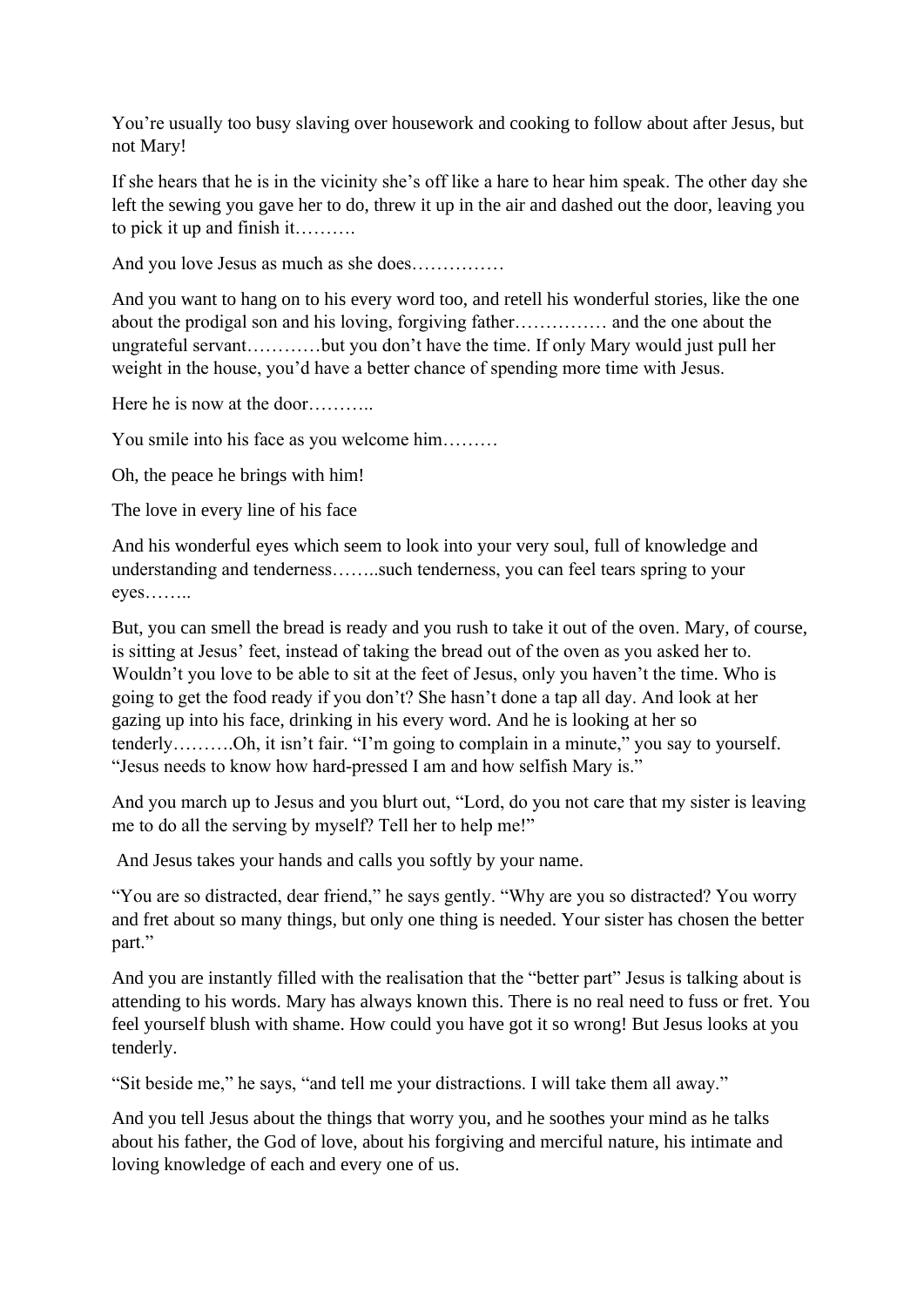"What do I need, Lord, to make my life more pleasing to God," you ask Jesus.

"Balance, my dear friend," he answers, looking into your eyes. "You welcomed me into your house today and prepared food for me, and that is good. But you must learn to rest in me also and to listen as I light your way to my father. Balance, Martha. I am the balance. Rest in me and I will keep you whole."

Rest in Jesus. Feel equilibrium, balance, being restored to your life, steadying you, making you whole. Yes, there are things which demand your attention, but they should never consume all of your time. We must always make time to rest in Jesus, to rest in his words, to listen in quiet and silence as he tells us about his father, the God of love, the God whose presence fills the universe, yet who knows each of us by name.

*Finish this time of prayer by saying: Glory be to the Father and to the Son and to the Holy Spirit, as it was in the beginning, is now and ever shall be, world without end. Amen* 

#### **The Birth of Jesus**

Imagine you are walking along the road leading to the town of Bethlehem. You are weary because you have already walked a long distance…………….but your weariness cannot dispel the glow of excitement radiating from deep within you……………You know that you are walking towards an event which is the most powerful the world has ever known, or ever will know.

A man and a woman are walking ahead of you…………The man's arm is about the woman's shoulder protectively……….and she leans against him wearily. As you draw alongside you can see that she is not much more than a girl. She is with child. The man is older; his face is full of concern for his wife…………… you can sense his anxiety as he looks down into her pale, exhausted face………

You offer to help with their heavy bags and the man gratefully accepts………………..His young wife smiles gently through her weariness.

You have arrived at the inn where you know the couple hope to stay. The man approaches the innkeeper, who is busy showing people to their quarters, and asks him for lodgings for the night…………………He points to his distressed, exhausted young wife…………..He tells the innkeeper that she is shortly to give birth………………..The innkeeper glances from the couple in dire need of accommodation to others less needy but who are rudely jostling for place…………….After a few moments he says decisively to the exhausted young woman's husband: "There is no more room in my inn. Take your wife to a stable I own nearby and look after her there."

Your heart aches for the couple who are now wearily making their way through the fields to the stable, the husband practically carrying his wife in his arms. You follow behind, still carrying their bags.

Darkness is already gathering, but suddenly, a light shines from directly above, illuminating the stable just ahead……………You look up and see the brightest star you have ever seen shedding its light all around………………keeping the stable at its centre………..

The light envelops you in its glorious warmth, reaching into the deepest core of your being……………….filling you with breath-taking joy……….filling you with the knowledge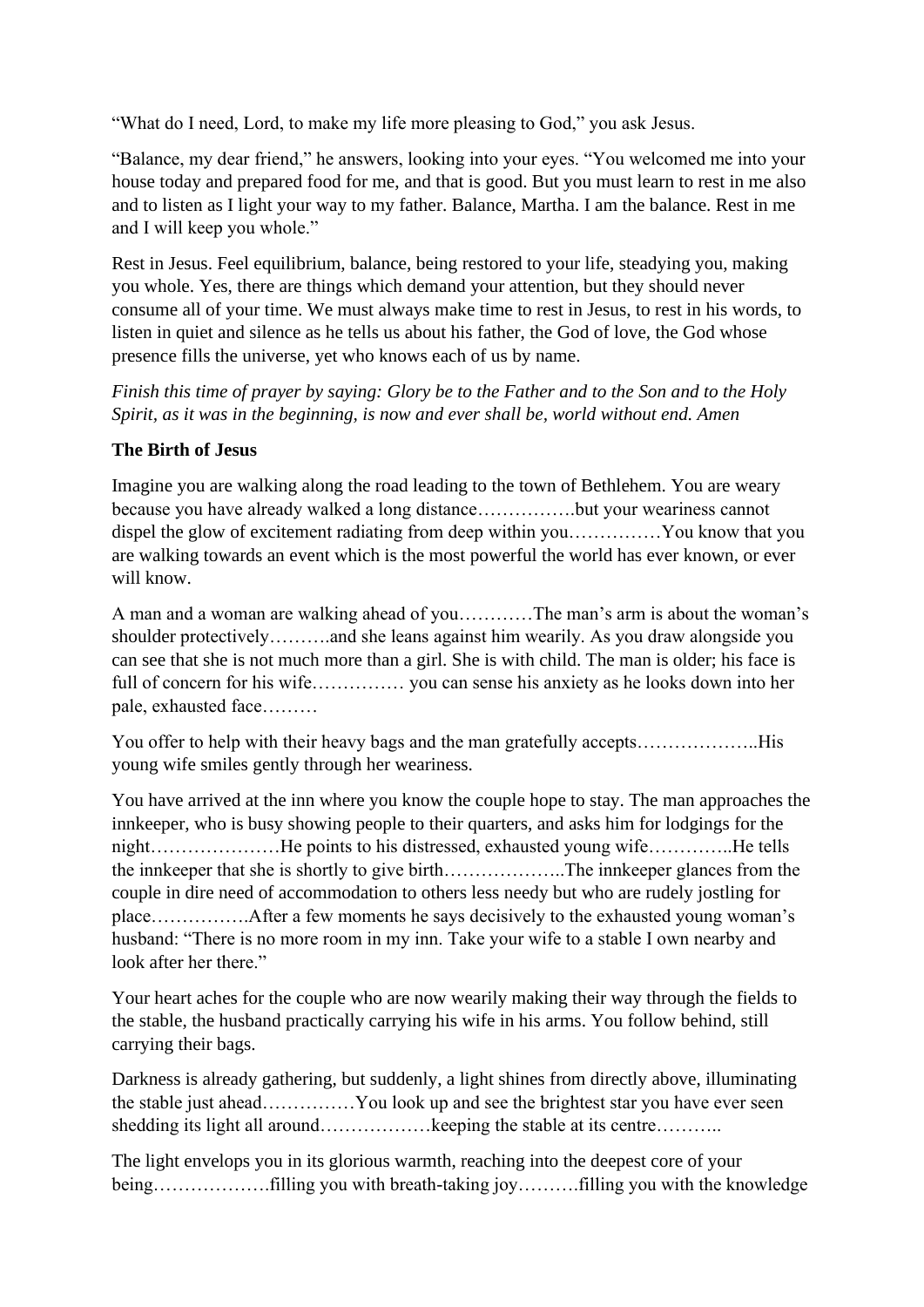that a miracle has happened…………………..a miracle of earth-shattering proportions…………………… a miracle which will change the world forever. In a state of wonder and awe, you approach the stable and enter……………and find the young wife, Mary, holding her new-born son in her arms…………and she is smiling through her tears…………..Joseph, her husband, gazes at both of them out of eyes shining with love and tenderness………………..and you are part of the wonder and beauty of it all as you draw nearer to the little family bathed in the light from above……………And you know you are in the presence of the Son of God……………..This tiny infant lying gently on his mother's breast is the longed-for Saviour of mankind…………This infant whose eyes are closed, whose tiny hands and feet are curled tenderly in his mother's arms, will, one day, look with compassionate eyes on the suffering, reach out to the sick with healing hands, walk across the road with steady tread to embrace the rejected, the lonely and the despised…………..Your heart is bursting with the wonder of it.

There is a place deep-buried in our hearts under a weight of tinsel and excess, which longs for the wonder and simple beauty of that first Christmas……………..Gaze into the face of the sleeping infant……….Let yourself experience the profound meaning of his birth…………….Immerse yourself in the light of the birth of the Saviour of Mankind…………feel it enter your soul and fill you with the glorious joy of your salvation…………

Let that joy rest in the quiet and peace of the stable at Bethlehem..... Let words form themselves into a prayer in the joyful silence of your soul……

*Finish this time of prayer by saying: Glory be to the Father and to the Son and to the Holy Spirit, as it was in the beginning, is now and ever shall be, world without end. Amen* 

## **The Calming of the Storm**

Imagine you are sitting by the sea of Galilee. The sun is warm on your face. The sand trickles through your fingers like silk. You are breathing in lungfuls of clean sea air and you can feel it reach into every corner of your being, filling you with health and vigour. You feel alive, open, alert.

You sense a presence beside you. You turn your head and find yourself looking into the beautiful face of Jesus who has come, with his disciples and others, to rest beside you on the sand. He begins to speak about the love that God, his father, has for us, a love that we can trust with all of our hearts, all of our minds. God's love, Jesus tells us, is compassionate, unconditional and forgiving. It is a love which we can trust to comfort and console us in times of darkness and danger, a love which floods us with light in times of joy.

His words fill you with peace and confidence and, above all, with gratitude. How great it is to know that God never fails us if we have faith in Him; that He will never, ever, betray our trust in His love.

It is early evening and the heat is beginning to drain from the day. Jesus turns to his disciples and says:

"Let us cross over to the other side."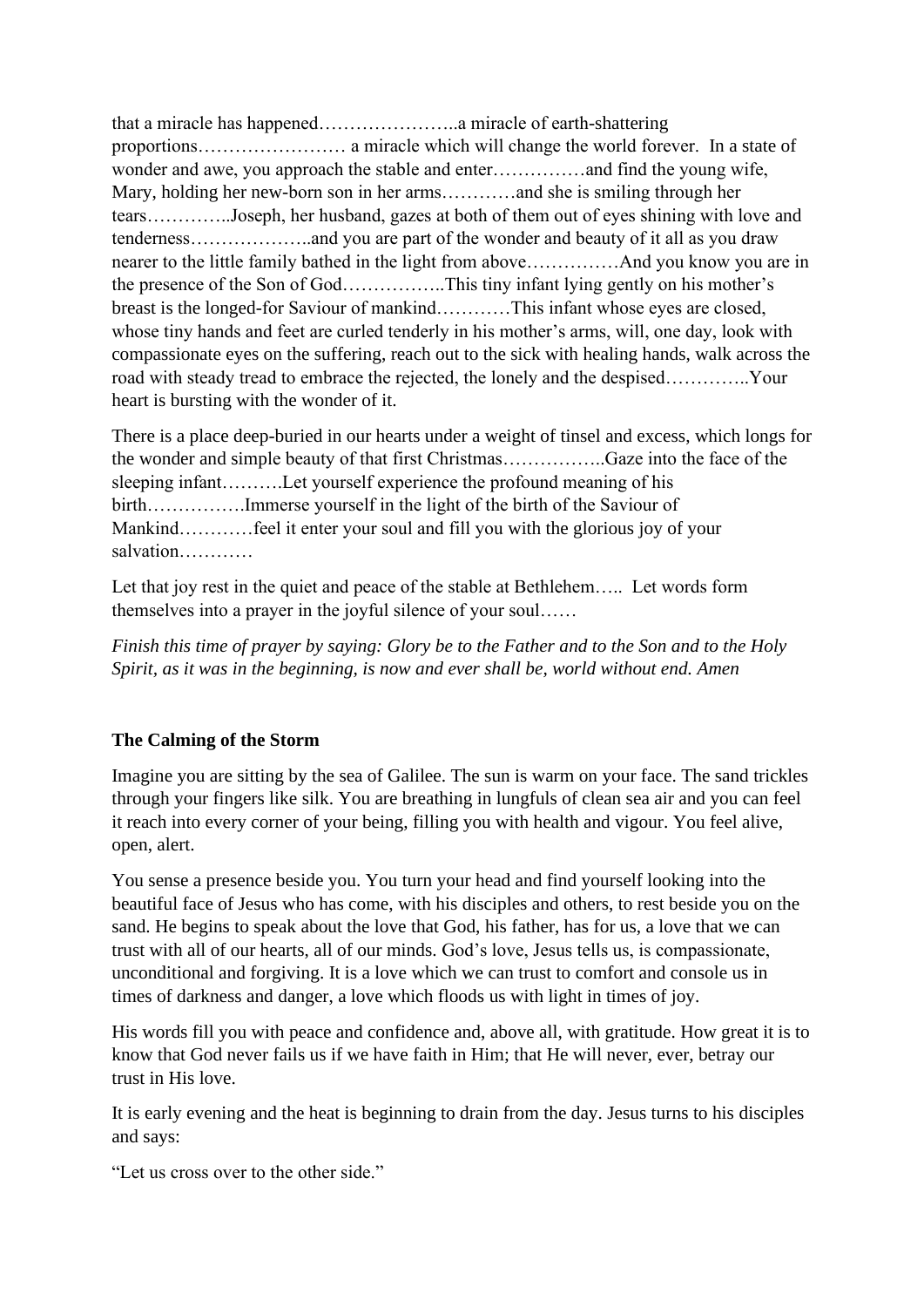Jesus takes your hand in his and leads the way on to one of the boats waiting on the shore. As the boat moves out on the water, Jesus takes a cushion and, lying down in the stern of the vessel, he places the cushion under his head and falls asleep. You look into his sleeping face; it is serene, peaceful; his breathing is calm and gentle.

Suddenly the boat lurches in the water: a storm has erupted out of nowhere. The winds howl and roar; the waves tower over the boat and threaten to engulf it .The boat lurches sickeningly again. The disciples cry out in terror; you cry out in terror too. Jesus sleeps on peacefully.

"Master, master," the disciples cry, shaking him, "help us, help us! We are lost!"

Jesus opens his eyes, stands up in the boat and, raising his arms, he quietly calms the storm, bidding the waters to be quiet and the winds to cease their howling. When the waters are calm again he turns and takes you all into his gaze.

"Why were you so frightened?" he rebukes gently; "Where is your faith?

And you all look at one another in awe and amazement, and then at Jesus who is standing there quietly, as if unaware of the miracle he has just performed.

The boat carries you safely to the other side of the sea of Galilee and again Jesus takes your hand in his and leads you all to a place of rest. Take time now to be with Jesus and to talk to him about your hopes, your cares and your concerns.

You wake from your rest, refreshed and calm, knowing it is time to leave, time to say goodbye.

*Finish this time of prayer by saying: Glory be to the Father and to the Son and to the Holy Spirit, as it was in the beginning, is now and ever shall be, world without end. Amen* 

#### **The Gift of Pentecost**

Imagine you have just entered an upper room in a house in Jerusalem where you know the friends of Jesus are gathering …………and they are there………….huddled together…..fearful, … grieving the loss of their beloved Jesus, who has left them to be with his father in Heaven………..Observe their faces ……………..look at the lines newlyetched around their eyes and mouths…………..lines you know which have been caused by terror and grief……………..Their Lord and Master, their beloved Teacher, Jesus, is no longer with them…………. They fear he may have abandoned them………….in their terror that their lives are in danger, they have forgotten Jesus' assurances that he will never abandon them, that he will send them the Holy Spirit to fill them with courage………….all they can feel now is his absence, his physical absence…….his beautiful, compassionate gaze…………..his words of wisdom……….his wonderful forgiving nature………the confidence and courage they always feel in his presence………..how can they live without him? Feel your heart go out in loving sympathy to these bereft men…….feel yourself sharing in their grief………and loneliness…………and ……terror……..feel yourself sharing in their terror that, perhaps, they have been abandoned by Jesus and are now at the mercy of his enemies……….. and you feel their pain because you, too, know what it is to experience fear, and, perhaps, loneliness, even grief…………you, too, sometimes search for Jesus and fail to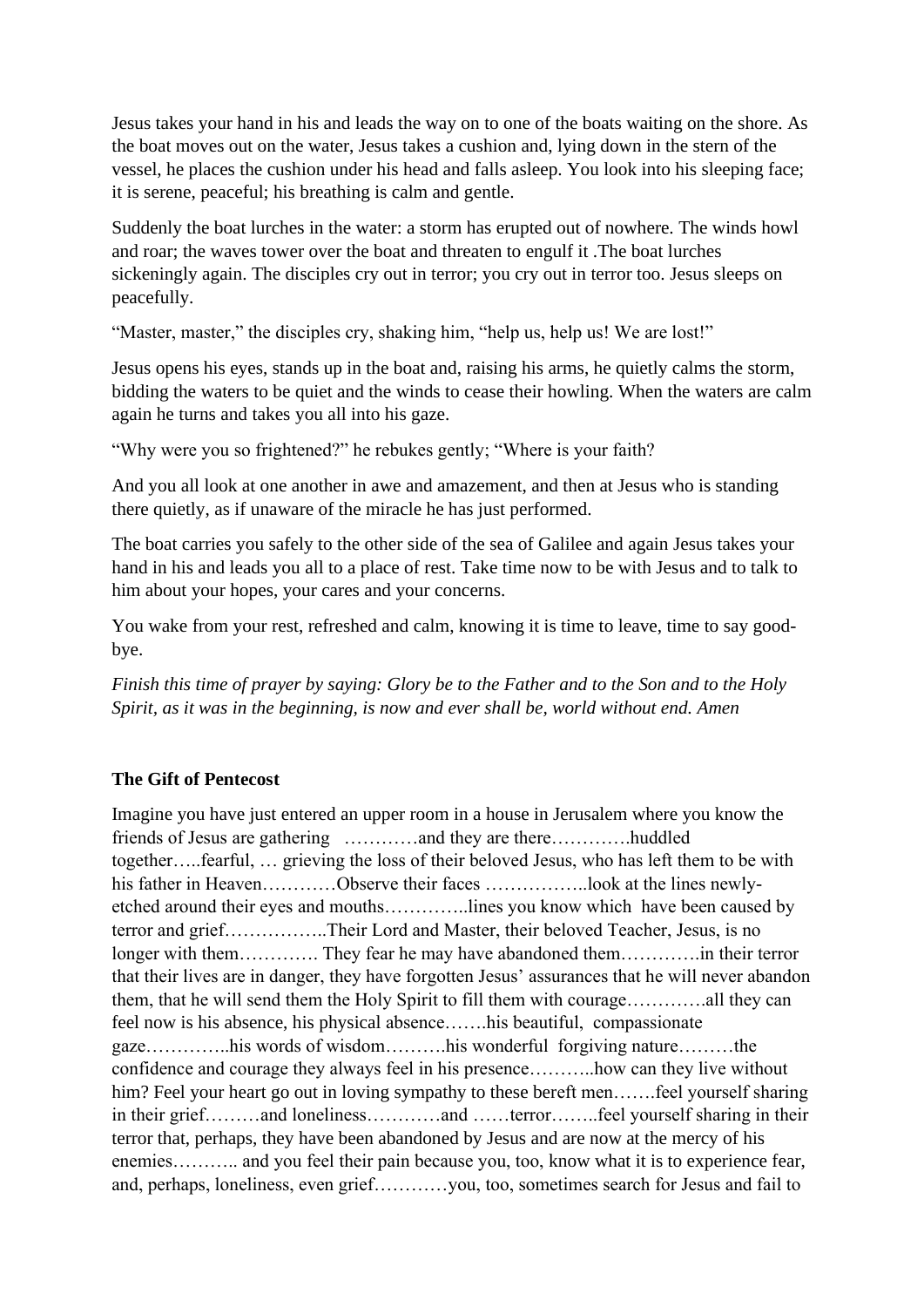find him……………. You, too, sometimes find it hard to feel the presence of Jesus when you can't see him, when he is not physically present….. you, too, can feel abandoned, left behind at the mercy of danger………

Suddenly, the whole house is gripped and shaken violently by a thunderous noise………. as if all the winds of the heavens have joined together for battle…………and then……………there appears suspended in the room………… a fire….. in the shape of tongues……………………the sight of which fills everyone present with amazement and disbelief ………………..The tongues separate and come to rest on the head of each person in the room, including yours……………Feel the heat of the tongue of fire rest on your head…………a wonderful heat that doesn't burn……. but courses through your body…….filling you with warmth and……… light………filling you with courage and confidence…………You look around at the others in the room and see that they have all been transfigured also………….all fear has left them…….they are no longer huddled together……..but are standing tall………their faces blazing with joy and light……."Let us go out," Peter says, "Let us go out and proclaim the word of God. Let us tell the world about Jesus, our Saviour, who taught us that God, his Father, is love, and that no one can claim to love God while harbouring vengeance or malice towards his brother in his heart…….Let us tell the world that we have not been abandoned by Jesus…………..that he is with us for eternity if we believe in him………..that he has, as he promised, sent the Holy Spirit down to us today, filling us with courage and confidence, and love for all mankind, even those who may persecute us in the future………..even those who hate us and wish us ill………And you, too, are filled with courage and confidence………..you, too, want to go out and proclaim the Good News of God's love for us…………….

Out in the street, crowds have gathered……….people from all over the world who have come to Jerusalem to pray…………and to their amazement, the disciples begin to speak to them……….. with fire and passion……… in their own language……… How can this be?...........These disciples of Jesus are ordinary men…………They are not learned men……….How are they able to speak so many different languages?

And now you, too, begin to speak with fire and passion, unafraid, filled with a burning desire to bring Jesus to these people…….and filled with the wisdom to know that the way to do this is to become the love of Jesus in the world………the kindness of Jesus……..the compassion of Jesus……..the forgiving heart of Jesus……….the healing hands of Jesus…….the feet of Jesus which will carry you to the poor and the lonely, the rejected and the despised who are waiting for your embrace……....and you realise the full impact of the gifts you have been given by the Holy Spirit…… gifts of courage, of wisdom, of confidence……………

And you realise that you, too, are able to communicate with people from all over the world……………..because you are speaking the language of love………….the language of compassion………of forgiveness………of kindness………and all people understand the language of love…………

For a few minutes think on the glorious mystery of our three-personed God: the Father, the Son and the Holy Spirit………three in a Oneness of love………the Father, the benign loving protector………the Son…….who became human in order to teach us how to live in love……….the Holy Spirit, the Giver of Gifts of wisdom, understanding, courage……and more………….What do you want to say to God?..........Let what you want to say flow gently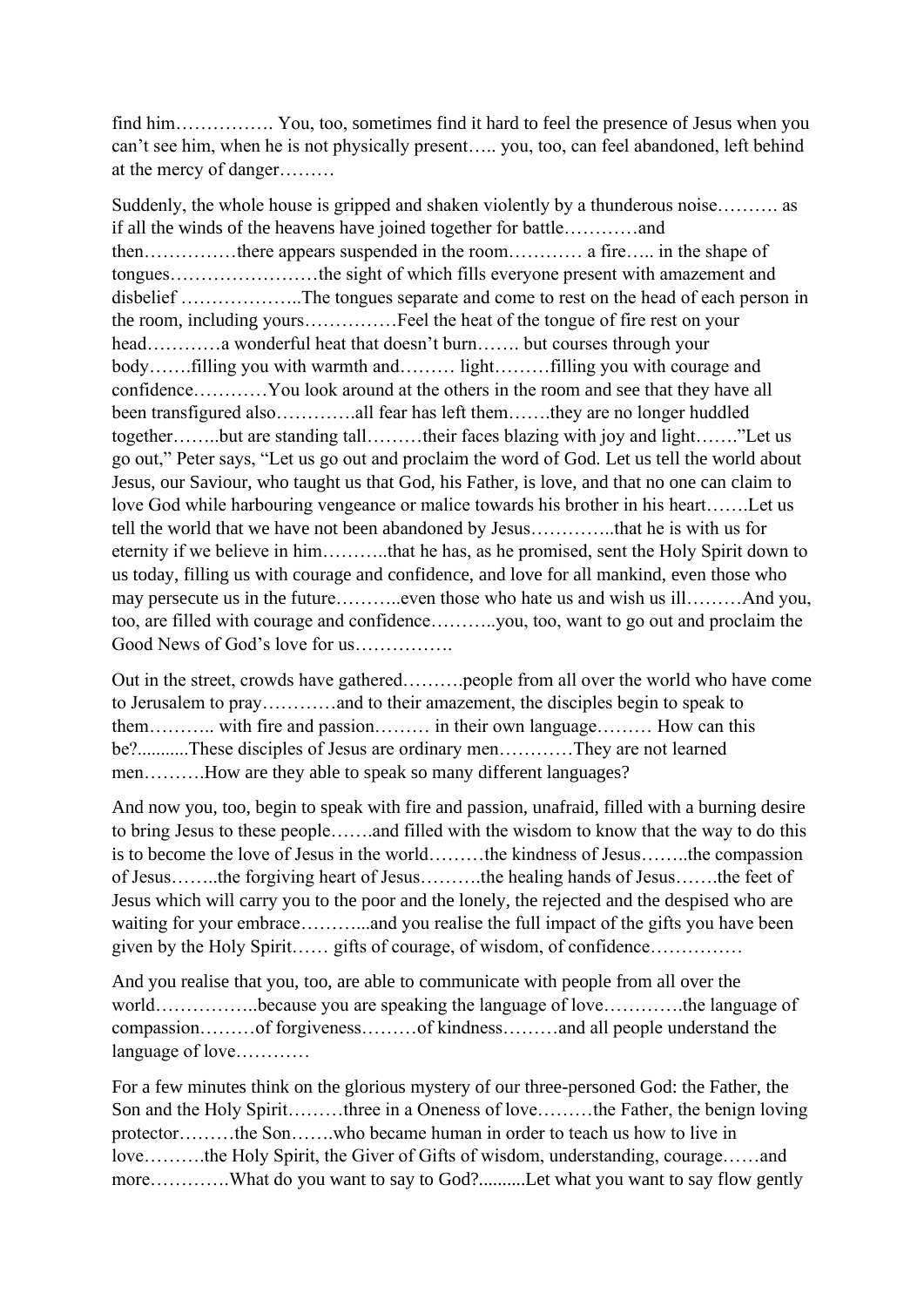into that sacred space in your mind……….words of gratitude…………words of supplication, of asking……………words of praise for the wonder of the three-personed God………let the words come……………

*Finish this time of prayer by saying: Glory be to the Father and to the Son and to the Holy Spirit, as it was in the beginning, is now and ever shall be, world without end. Amen* 

#### **Guided Meditation: The Wedding Feast at Cana**

I want you to imagine that you are walking along a hot, dusty road in Galilee on your way to the town of Cana. The sun is warm on your face. Richly hued flowers spill their blossoms over courtyard walls filling the air with their sweet scents. On your left a bright stream tumbles down from the hills and spills itself onto the thirsty landscape.

You have now reached the town of Cana and you make your way to the house where a wedding is taking place. You are guided to the wedding hall which is alive with the sounds of talk and laughter.

You are led to an empty seat at one of the tables and as you sit down, the figure beside you turns to you and smiles, and you realise that you are looking into the beautiful face of Jesus. On his right is his mother, Mary, her gentle face wearing a look of concern.

"They have no more wine," she whispers to her son, and you know instinctively that her concern is for the wedding hosts who, she fears, will be shamed before their guests for having run out of wine.

"What can I do?" Jesus responds. "You know my time has not yet come."

And now you, too, are filled with concern for the wedding hosts who are about to be shamed in front of their friends and neighbours and relatives. But Mary, obviously knowing her son and his compassionate heart better than you do, quietly calls the servants over.

"Do whatever my son tells you," she whispers, and they nod their heads.

Take a moment to immerse yourself in the warmth of the loving relationship between Jesus and Mary: the understanding, the knowledge and acceptance of God's will on which it is founded. Jesus knows the pain and suffering which lies ahead for his mother and his heart aches with the knowledge. He will refuse her nothing.

Jesus points towards six huge water jars and quietly instructs the servants to fill them with water, which they do.

"Now draw some of the jar's contents," Jesus tells a servant, "and take it to the organiser of the wedding feast so that he may taste."

"This wine is the best wine I have ever tasted," the organiser says to the bridegroom, "Why on earth have you kept it until last? Your guests are too well wined now to appreciate the excellent quality of this wine."

And Mary looks at her son, whose head is bowed in prayer, and her face overflows with love and gratitude. And she turns her face to you over the bowed head of her son and her gentle smile floods you with joy as she speaks words from her heart straight to your heart.